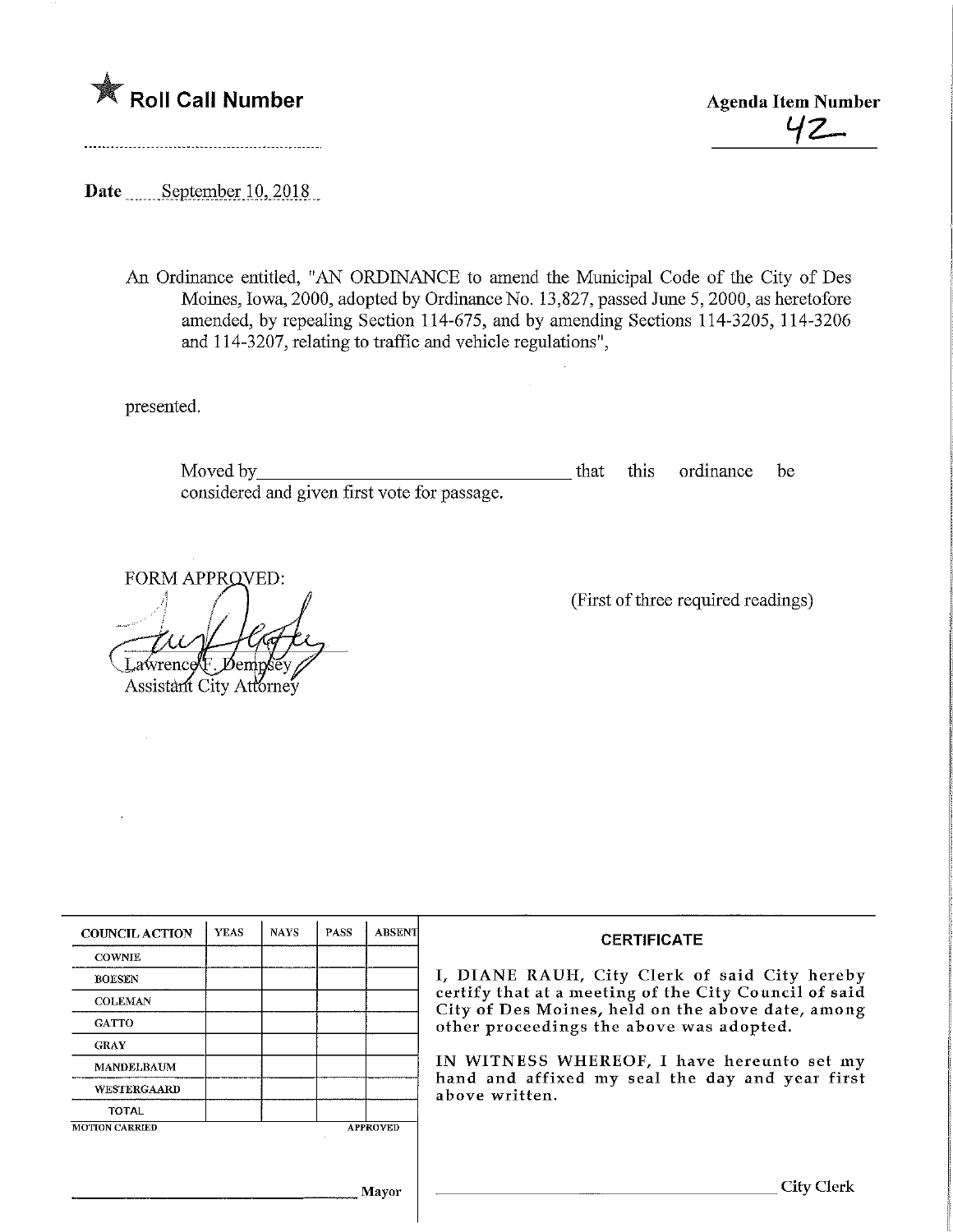# ORDINANCE NO.

AN ORDINANCE to amend the Municipal Code of the City of Des Moines, Iowa, 2000, adopted by Ordinance No. 13,827, passed June 5, 2000, as heretofore amended, by repealing Section 114-675, and by amending Sections 114-3205, 114-3206 and 114-3207, relating to traffic and vehicle regulations.

Be It Ordained by the City Council of the City of Des Moines, Iowa:

Section 1. That the Municipal Code of the City of Des Moines, Iowa, 2000, adopted by

Ordinance No. 13,827, passed June 5, 2000, as heretofore amended, is hereby amended by

repealing Section 114-675, and by amending Sections 114-3205,1 14-3206 and 114-3207, relating

to traffic and vehicle regulations, as follows:

# Sec. 114-675. 1212 Cherry Street Municipal Parking Lot. Repealed by Ord. No. 15,---.

(a)—The city engineer is hereby authorized and directed to allow monthly permit parking in the following described municipally owned parking lot:

EX BEG NW CORNER LT 1 GRAYBAR PLACE SE 84F SW 66.33 F MW 24F SW 1.13F NWLY 66.28F TO SLY LN CHERRY ST NE 72.5F TO POB-N 1/2 LOT 1 & N 1/2 LTS 2 & 3 & VAC INTERVENING N S ALLEY BLK 31 KEENE & POINDEXTERS ADD TO FORT DES MOINES; known as 1212 Cherry Street, in the City of Des Moines, Iowa.

- (b)—The rate charged for reserved monthly parking 8:00 a.m. until 6:00 p.m., Mondays through Friday shall be \$40.00.
- $(c)$  Parking in this lot shall be controlled by designated permits or as otherwise determined by the city engineer or his or her authorized representatives.

# Sec. 114-3205. Forest Avenue--Sixteenth Street to Twenty-third Street.

Forest Avenue, on the south side, from Sixteenth Street to a point 130 feet west of Nineteenth Street, no parking any time.

Forest Avenue, on the north side, from a point 380 feet west of Seventeenth Street to a point 170 feet west thereof, school bus loading zone 7:00 a.m. to 5:00 p.m. school days.

Forest Avenue, on the north side, from a point 100 feet east of Nineteenth Street to Martin Luther King Jr Parkway, no parking any time.

Forest Avenue, on the north side, from Martin Luther King Jr Parkway to Twenty-third Street, two-honr parking 9:00 a.m. to 4:00 p.m.

Forest Avenue, on the north side, from Martin Luther King Jr Parkway to Twenty-third Street, no parking  $4:00$  p.m. to  $6:00$  p.m., Monday through Friday.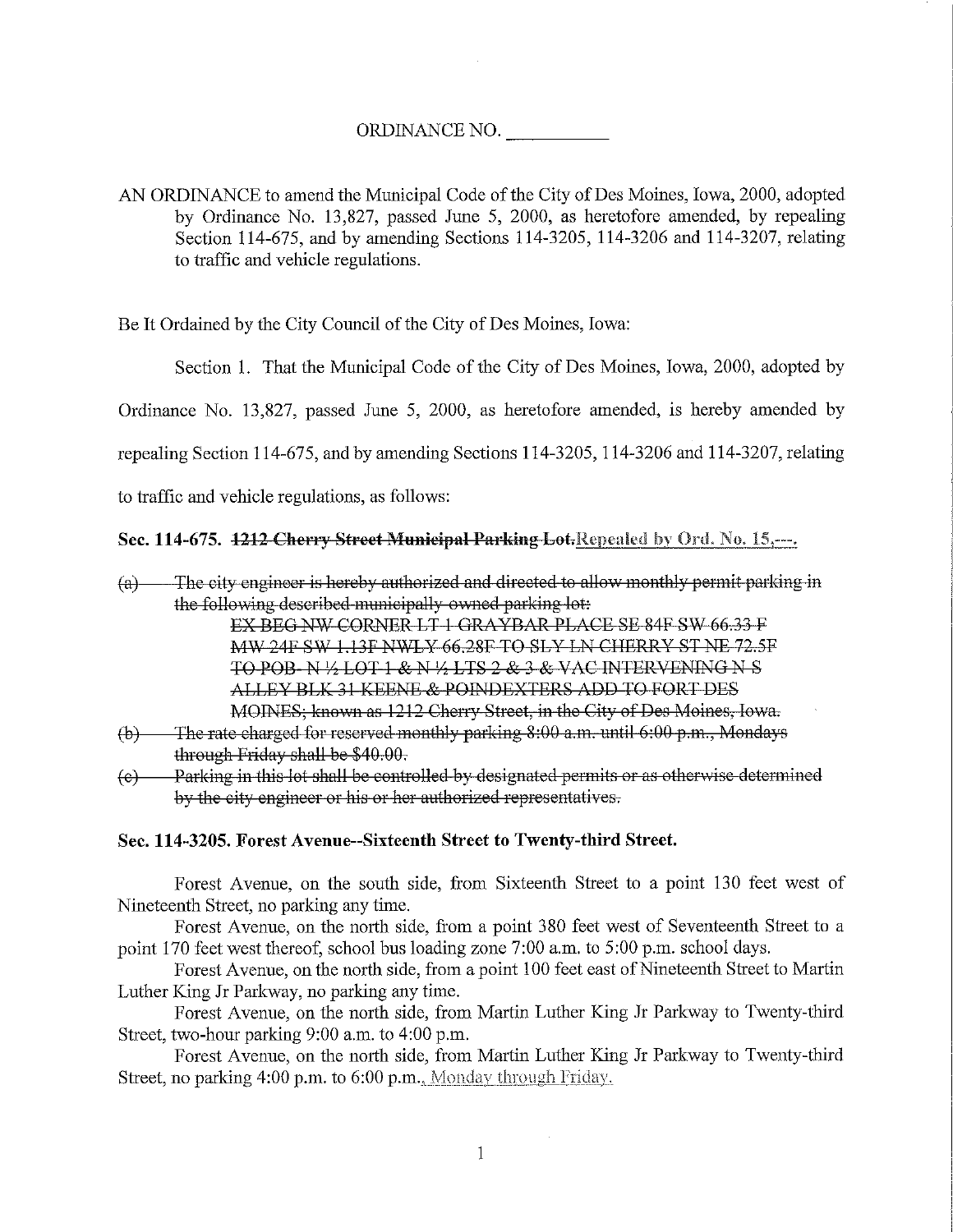Forest Avenue, on the south side, from a point 130 feet west of Nineteenth Street to Twenty-third Street, two-hour parking 9:00 a.m. to 4:00 p.m.

Forest Avenue, on the south side, from Twenty-first Street to Twenty-third Street, no parking  $7:00$  a.m. to  $9:00$  a.m., Monday through Friday.

Forest Avenue, on the north side, from a point 50 feet east of Twenty-third Street to Twenty-fhird Street, no parking any time.

Forest Avenue, on the north side, from a point 50 feet east of Twenty-ninth Street to a point 50 feet west ofTwenty-ninth Steeet, no parking any time.

#### Sec. 114-3206. Forest Avenue-Twenty-third Street to Thirtieth Street.

Forest Avenue, on the south side, from Twenty-third Street to Twenty-fourth Street, twohour parking 9:00 a.m. to 4:00 p.m.

Forest Avenue, on the north side, from Twenty-fourth Street to Twenty-fifth Street, no parking 4:00 p.m. to  $6:00$  p.m., Monday through Friday.

Forest Avenue, on the north side, from Twenty-third Street to a point 60 feet west thereof, no parking any time.

Forest Avenue, on the north side, from a point 60 feet west of Twenty-third Street to a point 80 feet west thereof, no parking 4:00 p.m. to 6:00 p.m., Monday through Friday.

Forest Avenue, on the north side, from a point 130 feet west of Twenty-third Street to a point 140 feet west thereof, no parking 4:00 p.m. to 6:00 p.m., Monday through Friday.

Forest Avenue, on the north side, from a point 270 feet west of Twenty-thlrd Street to a point 50 feet east of Twenty-fourth Street, no parking 4:00 p.m. to 6:00 p.m., Monday through Friday.

Forest Avenue, on the south side, from Twenty-third Street to a point 155 feet east of Twenty-seventh Street, no parking 7:00 a.m. to 9:00 a.m., Monday through Friday.

Forest Avenue, on the north side, from Twenty-fourth Street to a point 50 feet east thereof, no parking any time.

Forest Avenue, on the north side, from Twenty-fourth Street to Twenty-fifth Street, twohour parking 9:00 a.m. to 4:00 p.m.

Forest Avenue, on the north side, from Twenty-fifth Street to a point 125 feet west thereof, no parking any time.

Forest Avenue, on the north side, from a point 125 feet west of Twenty-fifth Street to a point 100 feet west thereof, loading zone.

Forest Avenue, on the north side, from a point 225 feet west of Twenty-fifth Street to a point 225 feet east of Twenty-ninth Street, no parking any time.

Forest Avenue, on the south side, from Twenty-fifth Street to a point 310 feet west of Twenty-seventh Street, no parking any time.

Forest Avenue, on the south side, from a point 310 feet west of Twenty-seventh Street to a point 140 feet west thereof, passenger loading and unloading, ten minutes only.

Forest Avenue, on the south side, from a point 450 feet west of Twenty-seventh Street to a point 120 feet east of Thirtieth Street, no parking 7:00 a.m. to 9:00 a.m.. Monday through Friday.

Forest Avenue, on the south side, from a point 450 feet west of Twenty-seventh Street to a point 25 feet west thereof, is designated a handicapped parking space and is subject to the same prohibition as is found in section 114-616(a) of this chapter.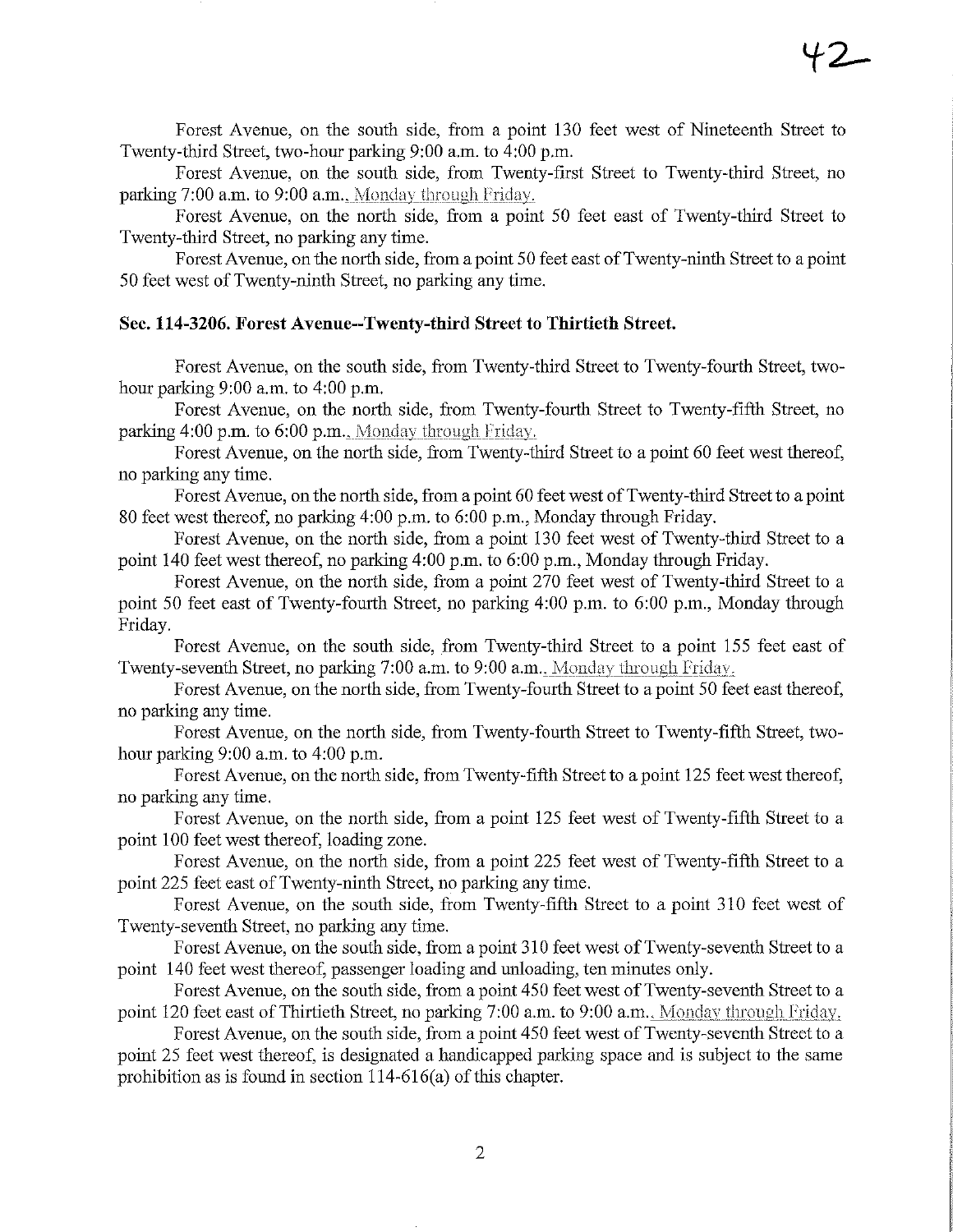Forest Avenue, on the north side, from a point 225 feet east of Twenty-ninth Street to a point 55 feet east of Twenty-ninth Street, no parking 4:00 p.m. to 6:00 p.m., Monday through Friday.

Forest Avenue, on the north side, from a point 55 feet east of Twenty-ninth Street to a point 50 feet west of Twenty-ninth Street, no parking any time.

Forest Avenue, on the north side, from a point 50 feet west of Twenty-ninth Street to a point 145 feet east of Thirtieth Street, no parking 4:00 p.m. to 6:00 p.m., Monday through Friday.

Forest Avenue, on the north side, from Thirtieth Street to a point 145 feet east thereof, no parking any time.

Forest Avenue, on the south side, from a point 350 feet east of Thirtieth Street to a point 80 feet east thereof, commercial loading zone.

Forest Avenue, on the south side, from Thirtieth Street to a point 120 feet east thereof, no parking any time.

#### Sec. 114-3207. Forest Avenue-Thirtieth Street to Sixfy-third Street.

Forest Avenue, on the north side, from Thirtieth Street to a point 75 feet west thereof, no parking any time.

Forest Avenue, on the north side, from a point 75 feet west of Thirtieth Street to Thirtysecond Street, no parking 7:00 a.m. to 6:00 p.m., Monday through Friday.

Forest Avenue, on the north side, from Thirty-second Street to a point 50 feet west thereof, no parking any time.

Forest Avenue, on the north side, from a point 50 feet west of Thirty-second Street to a point 75 feet east of Thirty-fourth Street, no parking 7:00 a.m. to 6:00 p.m., Monday through Friday.

Forest Avenue, on the north side, from a point 75 feet east of Thirty-fourth Street to Thirtyfourth Street, no parking any time.

Forest Avenue, on the south side, from Thirtieth Street to a point 145 feet west thereof, no parking any time.

Forest Avenue, on the south side, from a point 145 feet west of Thirtieth Street to a point 40 feet east of Thirty-second Street, no parking 7:00 a.m. to 9:00 a.m., Monday through Friday.

Forest Avenue, on the south side, from Thirty-second Street to a point 40 feet east thereof, no parking any time.

Forest Avenue, on the south side, from Thirty-second Street to a point 125 feet west thereof, no parking any time.

Forest Avenue, on the south side, from a point 125 feet west of Thirty-second Street to a point 75 feet east of Thirty-fourth Street, no parking 7:00 a.m. to 9:00 a.m., Monday through Friday.

Forest Avenue, on the south side, from a point 75 feet east of Thirty-fourth Street to a point 225 feet west of Thirty-fourth Street, no parking any time.

Forest Avenue, on the north side, from Thirty-fourth Street to Forty-eighth Street, no parking any time.

Forest Avenue, on both sides, from a point 150 feet east of Randall Place to a point 200 feet west of Randall Place, no parking any time.

Forest Avenue, on the south side, from Thirty-ninth Street to a point 50 feet west thereof, no parking any time.